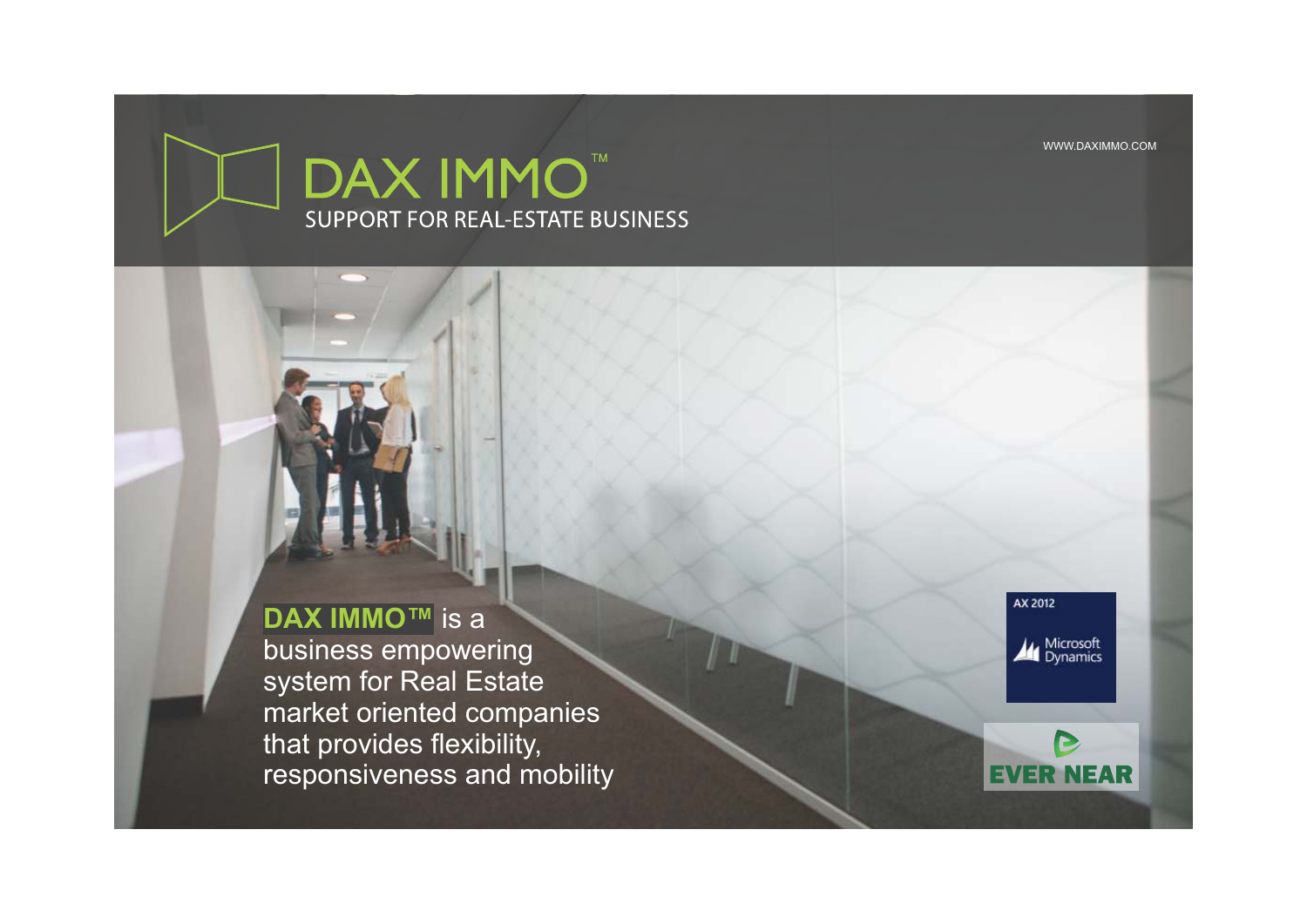# DAX IMMO" SUPPORT FOR REAL-ESTATE BUSINESS

# **DAX IMMO MODULES**



# **OVERVIEW**

DAX IMMO<sup>™</sup> is a business empowering system for Real-Estate market oriented companies that provides flexibility, responsiveness and mobility. Various insight to data is also provided, all in order to reduce time needed to reach potential targets and goals. DAX IMMO™ adapts to the needs of the users, and to the changing business climate to offer best support for Real-Estate trading companies and Property Management companies with big market expansion, providing services to a limitless number of clients. DAX IMMO<sup>™</sup> also adapts to the market regulations and covers all processes dependent on the country that the business is located, and also offers multi-country coverage. Using DAX IMMO<sup>™</sup> provides overview in the efficiency and tracks the company progress in order to ever improve and tackle the global market.

## **SUPPORT**

DAX IMMO<sup>™</sup> is developed by the EVER-NEAR team. All round experience with a big span of ICT knowledge and technologies, as well as real estate market oriented background, covering all the possible fields in which the market could and would expand, to meet every specific need that the client expects from their software solution. Working toward providing the client with a complete tailored solution.

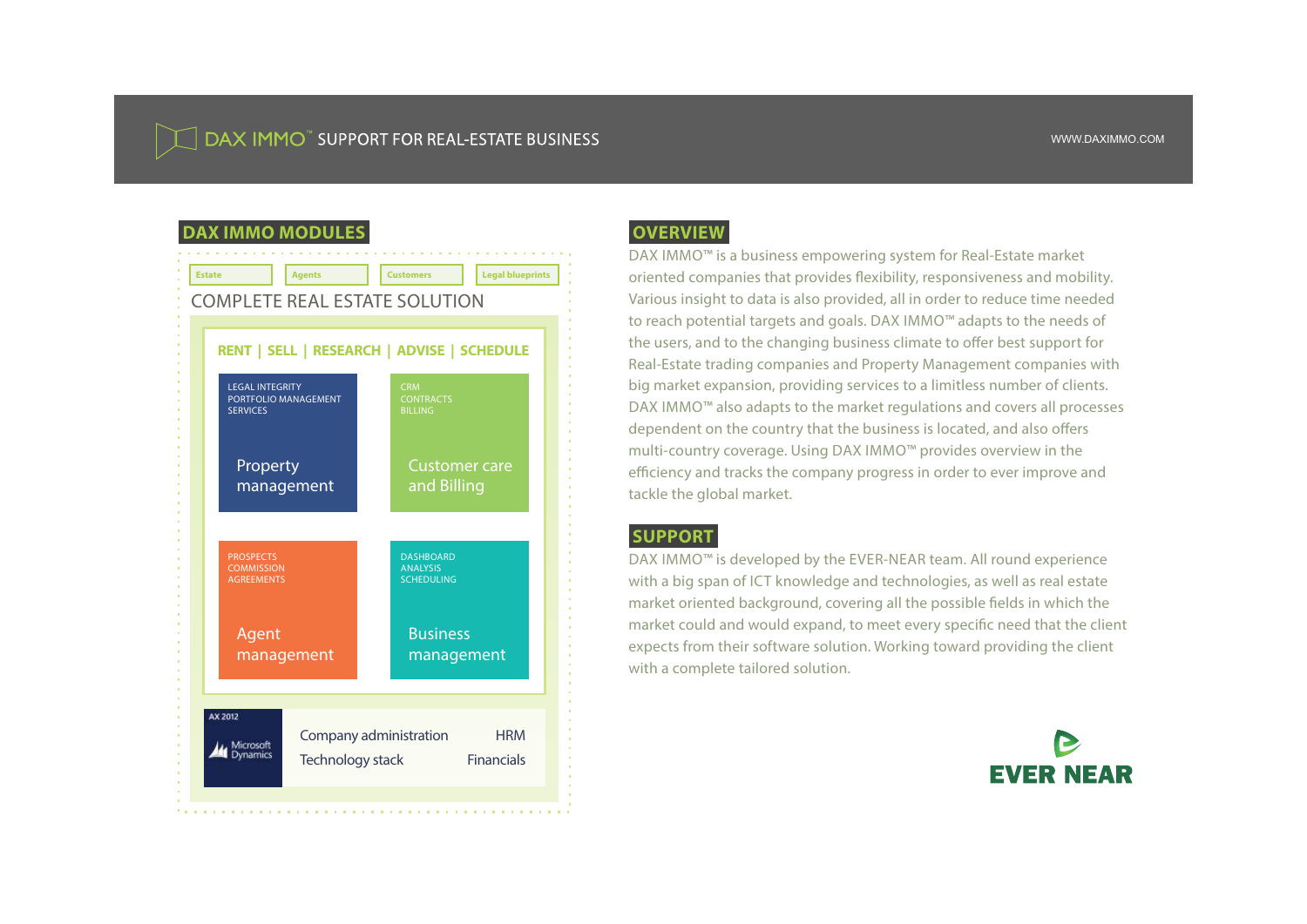# **DAX IMMO<sup>™</sup> VALUE PROPOSITION**

**With an ever improving solution with a continuously growing set of features, the value proposition is a lasting solution to promise a head start to real estate and property management companies against the competition.**

### **Flexible solution tailored to you needs**

Conceived as the answer to the ever-changing market, flexibility to adapt to the new demands is and will be of essence to the product value.

#### **End-to-end solution**

 $DAX IMMO^m$  is an all-round, end-to-end solution covering all the business aspects.

#### **Modularity**

Being created by a single company, all the modules in the DAX IMMO™ work together as a whole. To achieve maximum potential all parts of the solution function as one. The Microsoft Dynamics AX DAX IMMO $<sup>m</sup>$  vertical as a column, and the DAX</sup>  $IMMO^m$  external application coupled with the web

site and portal on one side, and cross-platform mobile applications for your employees and customers on the other, create an unmatchable network of coverage.

#### **Designed for configurability**

Instead of endless customization of the code and development tweaks, the software is designed to be easily configured by the user. Using a system of blueprints for the local markets and roles, DAX  $IMMO^m$  can be set up to meet regulations and allows rapid deployment to new services on the market.

#### **Top of the chain**

DAX IMMO<sup>™</sup> strives to be on top of the chain by using cutting edge technologies and by having a broad market insight. Following newest technology trends is and will be a practice, and implementing the best of them with a smooth transition is guaranteed. The whole point of this being the satisfaction of the customer.

#### **Improved service for a lower cost**

 $DAX$  IMMO $<sup>m</sup>$  combines efficiency with customer</sup> service by streamlining business processes.

#### **User friendly, familiar at home feeling**

With user interface that is easy to use and consistent with Microsoft users, the training for new users is drastically reduced. The external and mobile applications as well as the website and portal are intuitive and pleasure work with.

#### **Efficiency**

DAX IMMO<sup>™</sup> is optimized for minimum human interaction. Customer interactions are integrated, in a form of emails, reminders, etc.

#### **Business insight**

Role center that provides scalability in data insight and an intuitive way to interact with DAX IMMO™. This provides meaningful data and analytics to everyone in the company.